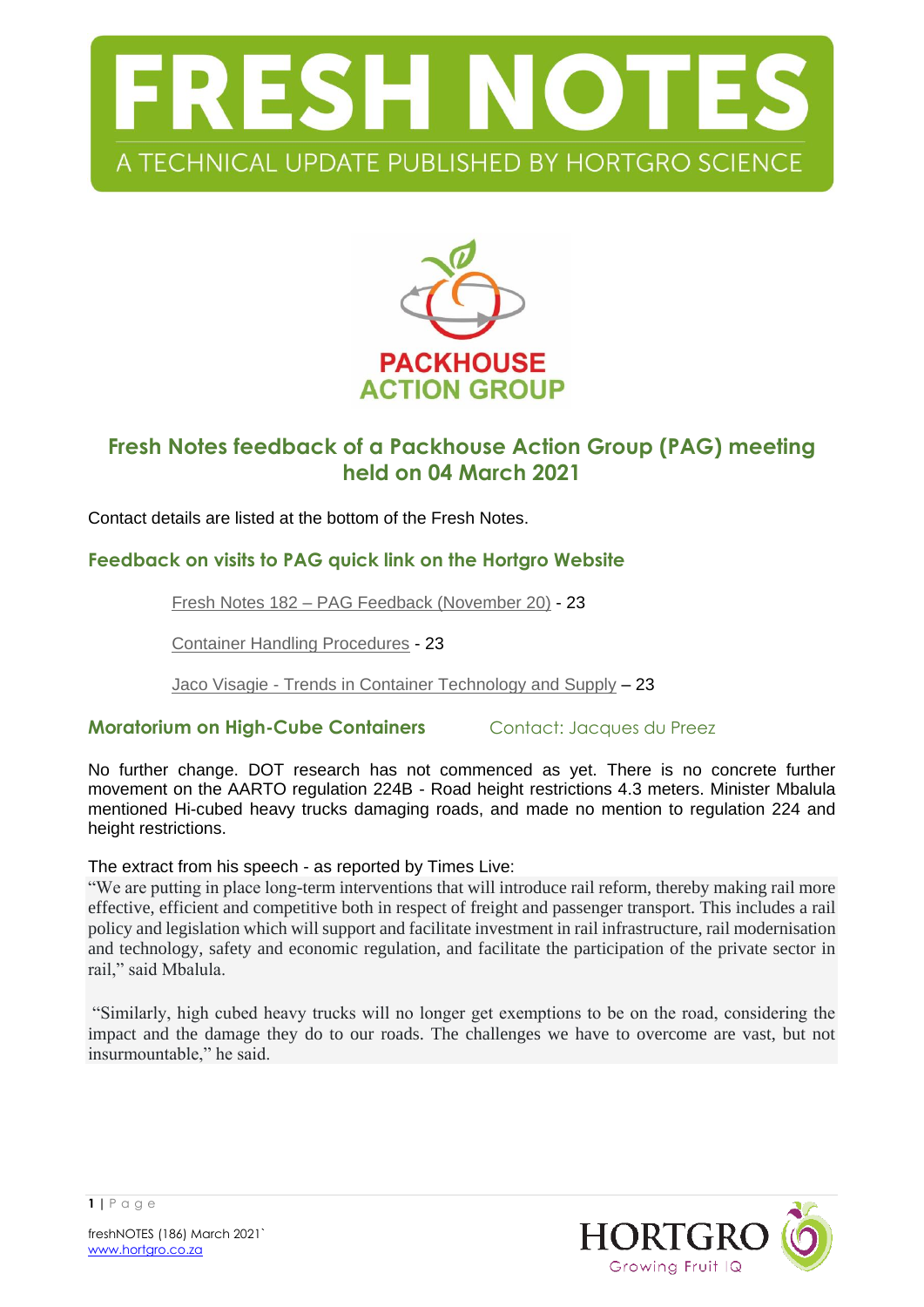

# **Basic Cooling principles of Pome Fruit** Contact: Johan Strydom

A document summarising the cooling and shipping guidelines for pome fruit was compiled and is available on Hortgro's website (Science & Technology). This makes provision for the new temperature sensitive cultivars.

See [https://www.hortgro.co.za/wp-content/uploads/docs/2021/03/Basic-Cooling-Principles-for-](https://www.hortgro.co.za/wp-content/uploads/docs/2021/03/Basic-Cooling-Principles-for-Pome-Fruit-5-Feb.pdf)[Pome-Fruit-5-Feb.pdf.](https://www.hortgro.co.za/wp-content/uploads/docs/2021/03/Basic-Cooling-Principles-for-Pome-Fruit-5-Feb.pdf)

# **PPECB T13 Dispensations** Contact: Johan Strydom

A workgroup has been appointed to look at ways to utilise feedback data from PPECB's T13 operational dispensations as source for research and informed decisions.

# **Load-out Temperatures Contact: Bernard Henning**

The previous load shedding dispensations which were granted for the last two seasons, have been included into the PPECB HP28 regulation, as follows:

Upper temperature limits:

- $\triangleright$  Summer pears 1.5 °C (as the tolerance is currently applied)
- Winter Pears 2.0°C  $\triangleright$  Apples 3.0°C

The principle that should be applied is an upper temperature limit, rather than a tolerance. This should be irrespective of whether the fruit is packed in plastic bags or not. This will simplify the implementation of the temperature requirements by the assessors and inspectors.

It should be noted that the shipment of early Granny Smith at +5°C has been included in HP28, a practice that was applied several decades ago.

# **Container Effectiveness and Certification** Contact: Bernard Henning

The PPECB, together with Stellenbosch University is developing a protocol to measure container effectiveness and certification.

**Logistics Contact: Jacques du Preez** 

A multi-disciplinary work group has been set up to look at Cape Town port berthing delays, equipment and operational inefficiencies. High level meetings had been held with port authorities to resolve the issues. The additional capacity under the auspices of FSA had allowed the preparation of a Daily Report which monitored productivity, and was placed on the Hortgro website. See <https://www.hortgro.co.za/logistics/>

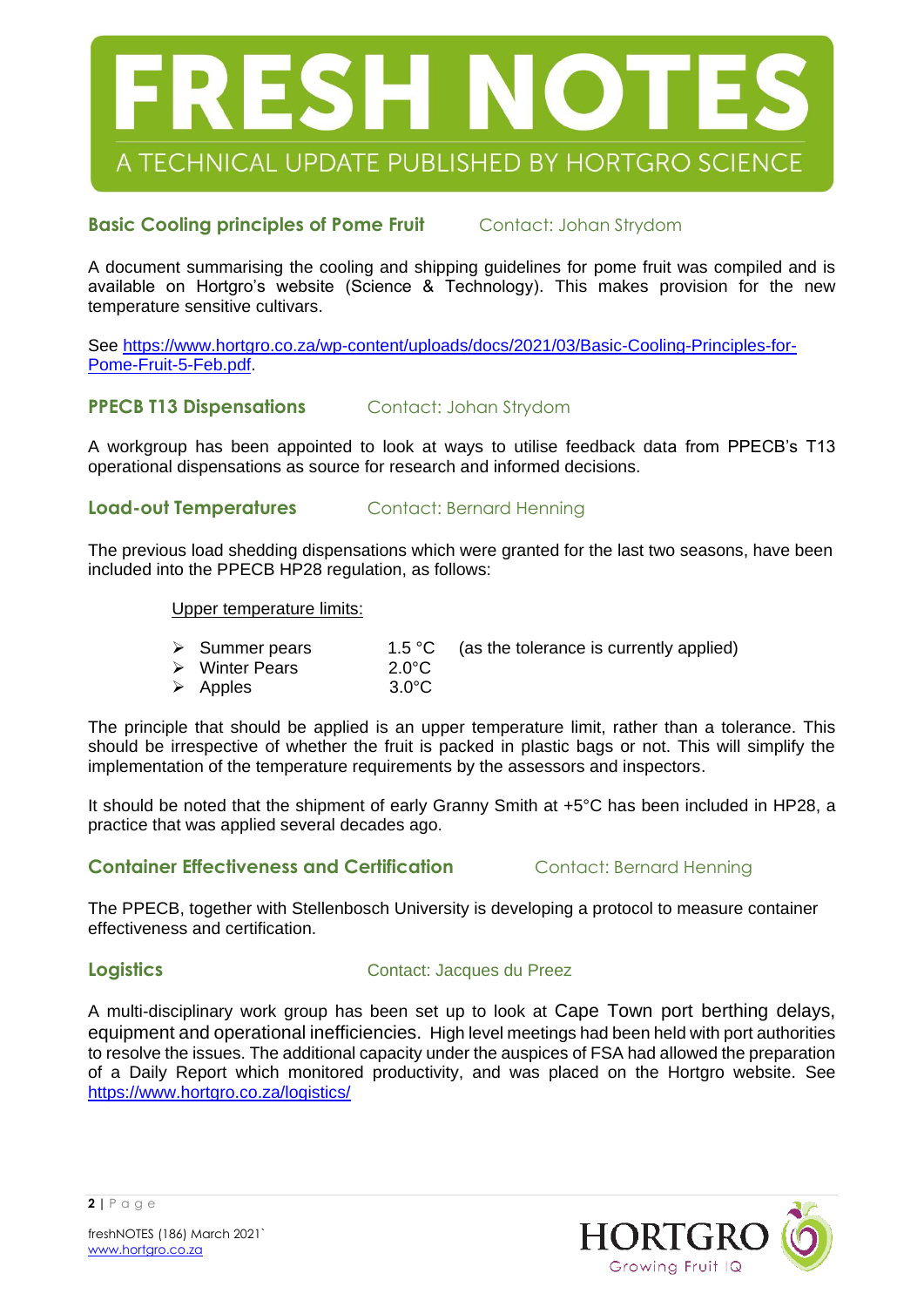

**Alternatives to SOPP** Contact: Bernard Henning

Research conducted by Citrus Research International has shown that two alternative products looked promising, but the registration status for pome fruit was unknown. This will be followed up.

## **Plastic Strategy** Contact: Dr Malcolm Dodd

Plastic Work Group has classified plastic materials used in the pome industry into their risk categories. The next phase includes a brainstorming on plastic strategy.

# **Packhouse Benchmarking Contact: Dawid Malan**

Twenty four packing lines of 16 organisations have participated in the Packhouse benchmarking, and additional packhouses were coming on board. The benchmarking data was included in the previous PAG Fresh Notes. Only four packhouses participated in the defect benchmarking.

Packhouses are encouraged to participate – please contact Dawid Malan.

## **Packhouse water management project** Contact: Eddie Vienings

Figure 1 (below) shows the anonymised 2019 results for the packing line section. The two packhouses in blue passed the data sense checks for this section and the packhouses in yellow indicate some level of data incompleteness. As can be seen, water consumption in packing lines varied between 264 and 663 litres per ton packed. The large variances in this figure suggests opportunities for, in some cases significant, water use efficiency improvements.



For full report, see: [https://www.hortgro.co.za/industry-news/industry-water-benchmark-study-helps](https://www.hortgro.co.za/industry-news/industry-water-benchmark-study-helps-manage-risks/)[manage-risks/](https://www.hortgro.co.za/industry-news/industry-water-benchmark-study-helps-manage-risks/)

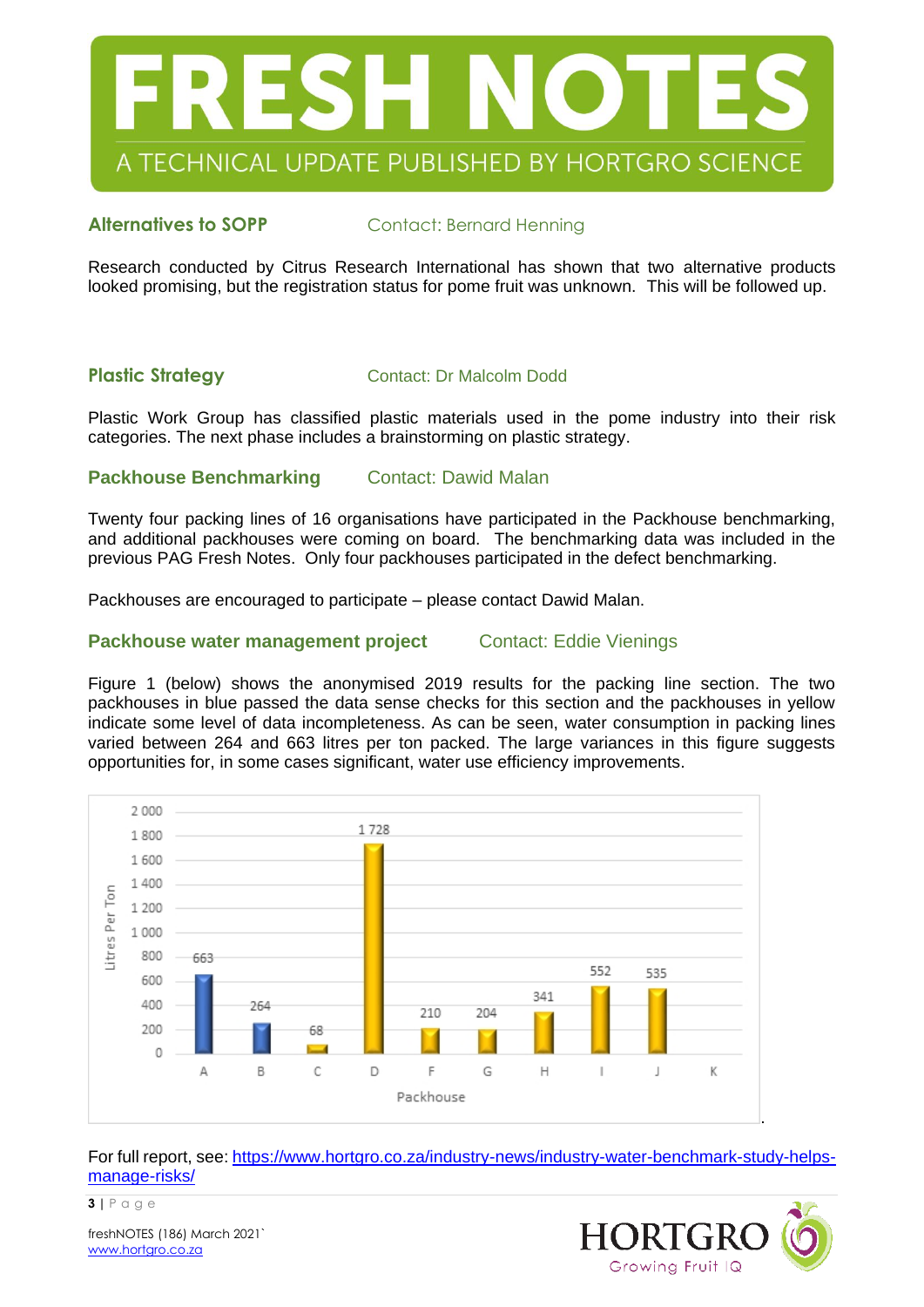

# **Packhouse Audits and Costs** Contact: Henko Vlok

It was previously reported that audit costs and man hours were an issue with smaller packhouses.

SIZA gave information on the compliance requirements of the various audits to bring transparency and credibility to the supply chain. The decision was made to ensure a business includes all sections of its operations as part of the business and cannot exclude a particular commodity or unit. In addition to this, it is expected that all packhouses and processing facilities ensure full compliance of all suppliers throughout their supply chain. This was a SIZA Board decision and was also supported by Fruit SA. The intention is to drive a best practice approach and drive continuous improvement. Implementation is scheduled for 1 April 2023.

Some producers only audit some of the production units, and this was problematic as it caused frustrations with global and local markets. SIZA will consider accommodating smaller suppliers, but the parameters still need to be defined.

SIZA also manage Sedex requirements on behalf of the producer if they select Sedex visibility via SIZA. Sedex requires 100% completion of their SAQ, resulting in SIZA members needing to complete all questions on their Social SAQ, and also their Environmental SAQ if requested by their market. SIZA negotiated a reduced fee for RSA suppliers who require Sedex visibility. Visibility on Sedex and GlobalG.A.P. is important for global markets and is well-managed on behalf of SIZA for the RSA growers.

It is SIZA's vision to drive a single audit approach for each standard e.g. environmental and social. In order to achieve this vision and to avoid duplication, SIZA provide visivility to markets on platforms such as GLOBALG.A.P and Sedex. The goal is to save costs for the producer and avoid duplication of other audits.

# **Market Access Feedback** Contact: Jacques du Preez / Lindi Benic

Confirmation for 2021 orchard and packhouse approvals from Mexico, China and Taiwan were being awaited. The same procedures as last year are expected, involving DALRRD performing these functions, as inspectors from these countries aren't able to travel to SA. The same orchards registered for last year can still be used.

India now requires a non-GMO certificate, obtainable from DALRRD. The in-transit cold treatment has not been approved yet.

The Minister is engaging China regarding pear access. China is looking at a trade-off with poultry access to South Africa.

Access to Thailand is being followed up.

# **Best Practice Stepwise Cooling for Cripps' Pink Contact: Dr Elke Crouch**

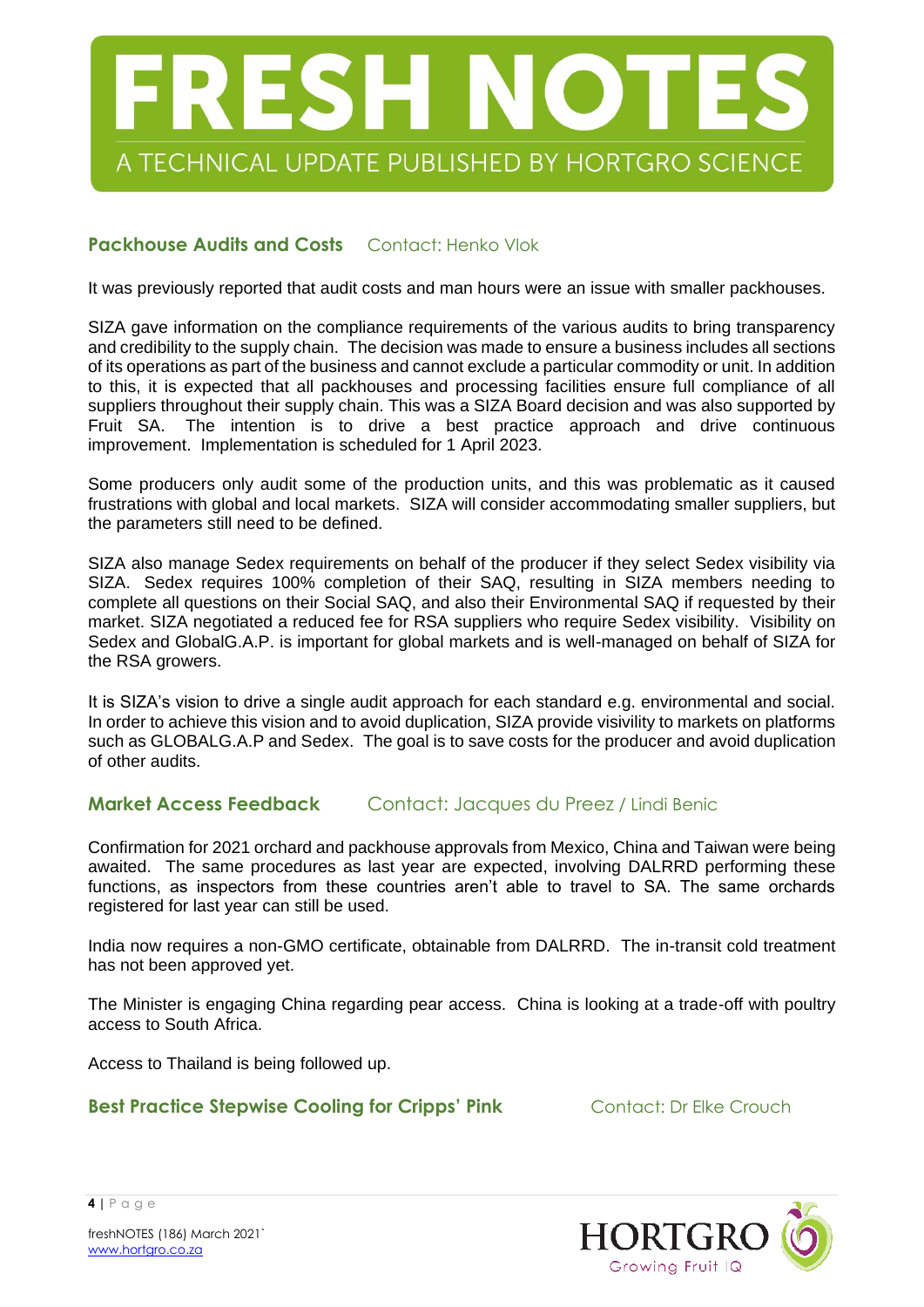# RESH NOT A TECHNICAL UPDATE PUBLISHED BY HORTGRO SCIENCE

Dr Crouch has co-ordinated this document with inputs from technical members in the industry. It will be circulated to producers by the SA Pink Lady® Association. The document is available on Hortgro's website under Science & Technology – Pome Fruit Handling Protocols. See [https://www.hortgro.co.za/wp-content/uploads/docs/2021/03/Cripps-Pink-Best-Practice-](https://www.hortgro.co.za/wp-content/uploads/docs/2021/03/Cripps-Pink-Best-Practice-March2021.pdf)March<sub>2021</sub>.pdf

See also webinar: [https://events.hortgro.co.za/best-practice-protocol-for-preventing-internal](https://events.hortgro.co.za/best-practice-protocol-for-preventing-internal-browning-in-pink-lady-webinar/)[browning-in-pink-lady-webinar/](https://events.hortgro.co.za/best-practice-protocol-for-preventing-internal-browning-in-pink-lady-webinar/)

# **CA Engineers' Webinar** Contact: Richard Hurndall

A webinar meeting is tentatively scheduled for 18 May. It will involve one or two presentations on packhouse issues, where after members can discuss topics of their choice. The mandate of the group needs to be defined for future meetings. Please supply agenda points that will be of interest to packhouse engineers.

# **PAG Disciplines and Coordinators**

Please contact the relevant person if you have any queries regarding the PAG.

**Chairman – Koos Bouwer (**[bouweb@orangenet.co.za\)](mailto:bouweb@orangenet.co.za)

**Engineering – Henk Ryke** [\(henk@tad.co.za\)](mailto:henk@tad.co.za), **Koos Bouwer (**[bouweb@orangenet.co.za\)](mailto:bouweb@orangenet.co.za)

**Packaging – Dr Malcolm Dodd (**[malcolm@alaceraer.co.za\)](mailto:malcolm@alaceraer.co.za), **Bryce MacIntyre** (bryce.macintyre@kaapagri.co.za)

**Environmental Footprint – Eddie Vienings** (eddie@bluenorth.co.za) **/ Hugh Campbell** [\(hugh@hortgro.co.za\)](mailto:hugh@hortgro.co.za)

**Packhouse Large – Dawid Malan** (dawid@tad.co.za) **/ Francois Malan** (francois.malan@cfg.co.za) **/ Willem Coetzee** [\(willem@dutoit.com\)](mailto:willem@dutoit.com) **Packhouse Small – Hendrik Claassen** [\(hendrik@bellafrutta.co.za\)](mailto:hendrik@bellafrutta.co.za), Vacancy

**Post-Harvest Quality – Dr Elke Crouch** [\(elke@sun.ac.za\)](mailto:elke@sun.ac.za), **Henk Griessel** [\(henkg@tru](mailto:henkg@tru-cape.co.za)[cape.co.za\)](mailto:henkg@tru-cape.co.za), **Jaco Moelich** (jaco.moelich@fruitways.co.za)

**Logistics – Johan Strydom** (pslog@mweb.co.za) **/ Andy Connell (**andy@abarc.co.za)

**Communication Strategy – Richard Hurndall** (hurndallr@gmail.com) **/ Koos Bouwer (**[bouweb@orangenet.co.za\)](mailto:bouweb@orangenet.co.za) / **Elise-Marie Steenkamp** [\(elise-marie@hortgro.co.za\)](mailto:elise-marie@hortgro.co.za)

**PPECB – Bernardus Henning** [\(bernardush@ppecb.com\)](mailto:bernardush@ppecb.com)

**FPEF – Werner van Rooyen** (werner@fpef.co.za)